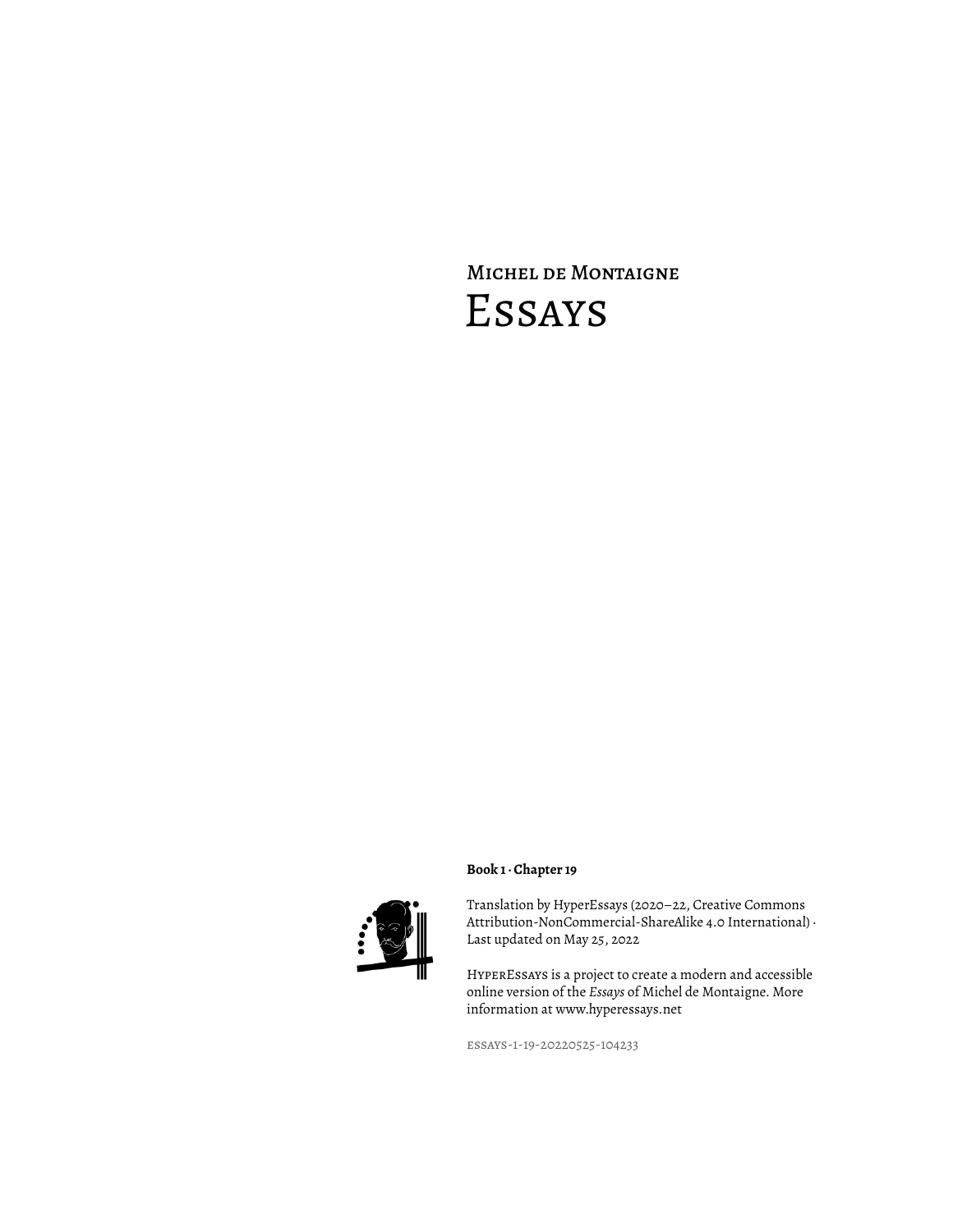## Let Others Judge of Our Happiness after Our Death

 **A** *Scilicet ultima semper Exspectanda dies homini est, dicique beatus Ante obitum nemo supremaque funera debet.*

 **A** Children know this. "ey know the story of King Croesus who, taken prisoner by Cyrus and condemned to die, cried "O Solon! Solon!" as he was about to be executed. After someone told Cyrus of this, and after he sought to discover what it meant, Croesus told him that he was finding, at great personal cost, that the warning Solon had once given him was true: No matter how much fortune smiled down upon people, they could not consider themselves happy until their last day had come to pass because of the uncertainty and changes in human affairs which the slightest thing can upset. And thus Agesilaus, in front of whom someone had called the king of Persia happy for becoming the ruler of so powerful a state at a young age, said: "Yes, but Priam at that age was not unhappy." Same with the kings of Macedonia, successors of this mighty Alexander, becoming carpenters and clerks in Rome;<sup>1</sup> and with tyrants of Sicily lecturers in Corinth;<sup>2</sup> a conqueror of half the world, a commander of so many armies, becoming a sad figure at the mercy of an Egyptian king's wretched officers — this is what five or six more months of life cost the great Pompey.<sup>3</sup> And in our fathers' time, Ludovico Sforza, the tenth duke of Milan who made all of Italy quake for so long, died a prisoner in Loches. Worse yet, he had lived there ten years by then. **C** Did the most beautiful queen, widow of the greatest king of Christendom, not recently die at the hand of an executioner?⁴ Indecent and savage cruelty! **A** And a thousand more examples like these. For as storms and hurricanes seem to lash out at our proud and lofty buildings, there seems to be spirits, up above, envious of greatness down here.

 **A** *Usque adeo res humanas uis abdita quaedam Obterit, et pulchros fasces, saeuasque secures Proculcare, ac ludibrio sibi habere uidetur.*

Of course everyone must expect a final day, always. And no-one is to be called happy before they are dead and buried. . Ov., MET., 3.135

Some hidden force constantly chips away at human things and seems to tread on the noble fasces and fierce axes and to make a mockery of them. • Lucr., 5.1233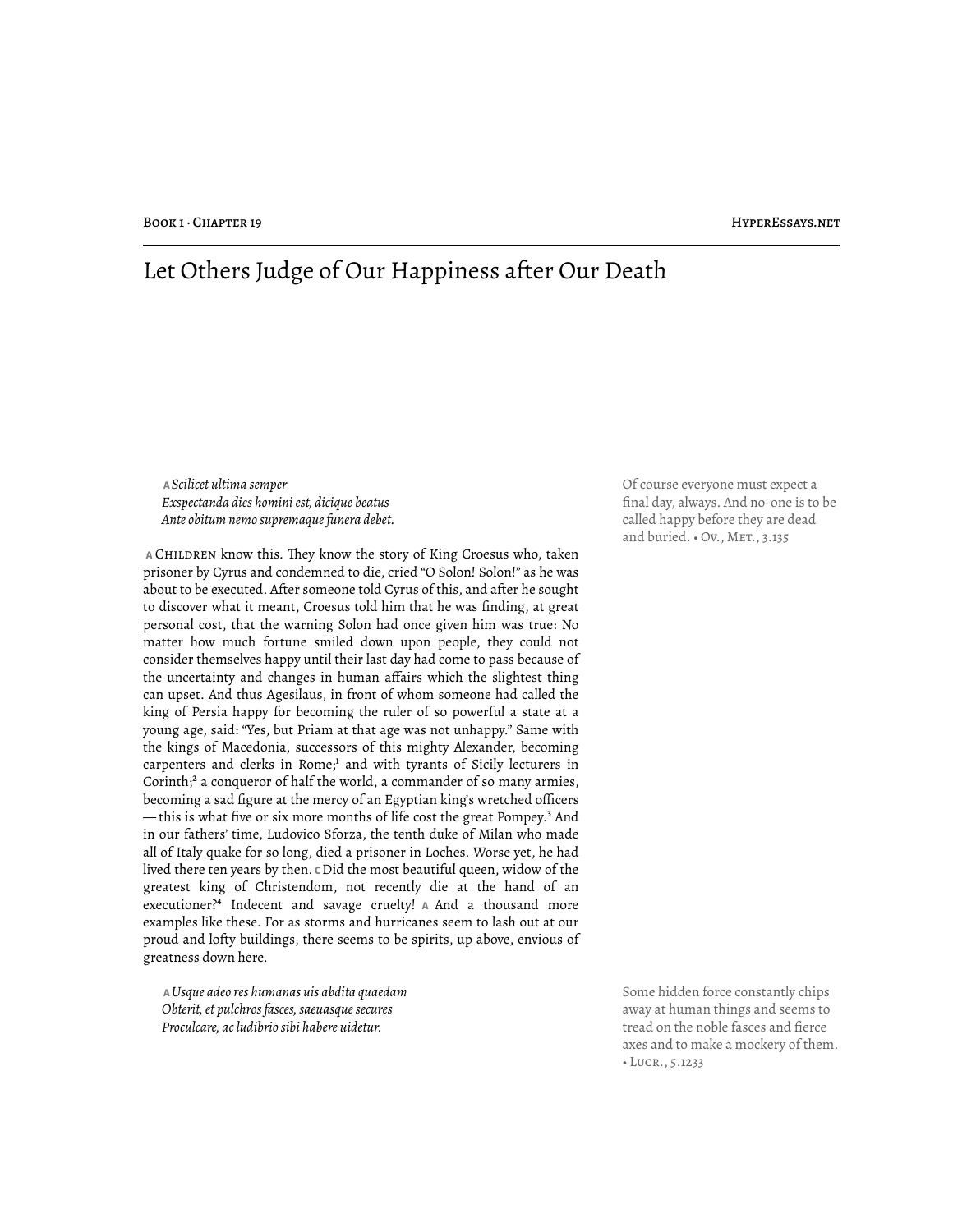MONTAIGNE · FESAVE

 **A** Sometimes fortune seems to wait until the very last day of our life to show what it is capable of by knocking down, in an instant, what it had been building for years. And, like Laberius,<sup>5</sup> we are made to cry"Nimirum *hoc die uno plus vixi mihi, quam vivendum fuit."*

 **A** We would be right, then, to listen to Solon's warning. I'm not surprised that, being a philosopher, one to whom the favors and humiliations of fortune mean nothing, neither happiness nor unhappiness, and one for whom status and power are but accidents of little significance, he looked further ahead. And that he wanted to say that this kind of happiness in life, which depends on the peace and contentment of a well-bred mind and on the resolve and confidence of a well regulated soul, could not be attributed to anyone until they had been seen in the last act of their play likely the hardest one too. A mask might do in all others, when philosophy is but pretty lines we deliver, and when the unexpected tries us only superficially and leaves us free to always stay in character. But in the final death scene, our final scene, there is no faking it. It is time to speak plainly;<sup>6</sup> time to show what is left, good and true, at the bottom of the pot.

 **A** *Nam uerae uoces tum demum pectore ab imo Eliciuntur; et eripitur persona, manet res.*

 **A** "is is why all other actions of our life should be weighed and measured against this last moment. It is the master, the day that speaks for all others. Here is the day, says an ancient one, that must speak for all my bygone years. I leave it to death to assess what I will have made of my studies.<sup>7</sup> We will see, then, if my words come from my lips or from my heart.

 **B** I have seen many who gave their whole life a good or bad reputation when they died. Scipio, Pompey's father-in-law, died well and so redressed the poor opinion all had of him until then.<sup>8</sup> When Epaminondas was asked who he thought was the best man, Chabrias, Iphicrates, or himself, he said: "Let us see how we die before we answer."<sup>9</sup> Indeed, he would be much cheated if someone were to judge him without taking into account the honor and greatness of his death. God willed it as he wished but, in my time, three of the worse and most despicable people I had the displeasure to know in my life had the most orderly deaths, composed in every way to perfection.

 **C** Some die an admirable and fortunate death. I saw the thread of a man's career cut when it was making wonderful progress and blossoming, and end so magnificently that his ambitious and audacious goals could not have been as remarkable as their interruption was. He reached his destination at once, with more prestige and glory than he could have wished or hoped for. And his demise brought him influence and fame faster than he had thought his career might.<sup>10</sup>

 **B** In judging the life of another, I always consider how it ended. And in most of my own studies, how mine can end well, which is to say calmly and quietly.

Only then are true words spoken from the heart. The mask is torn off. Reality remains. • Lucr., 3.57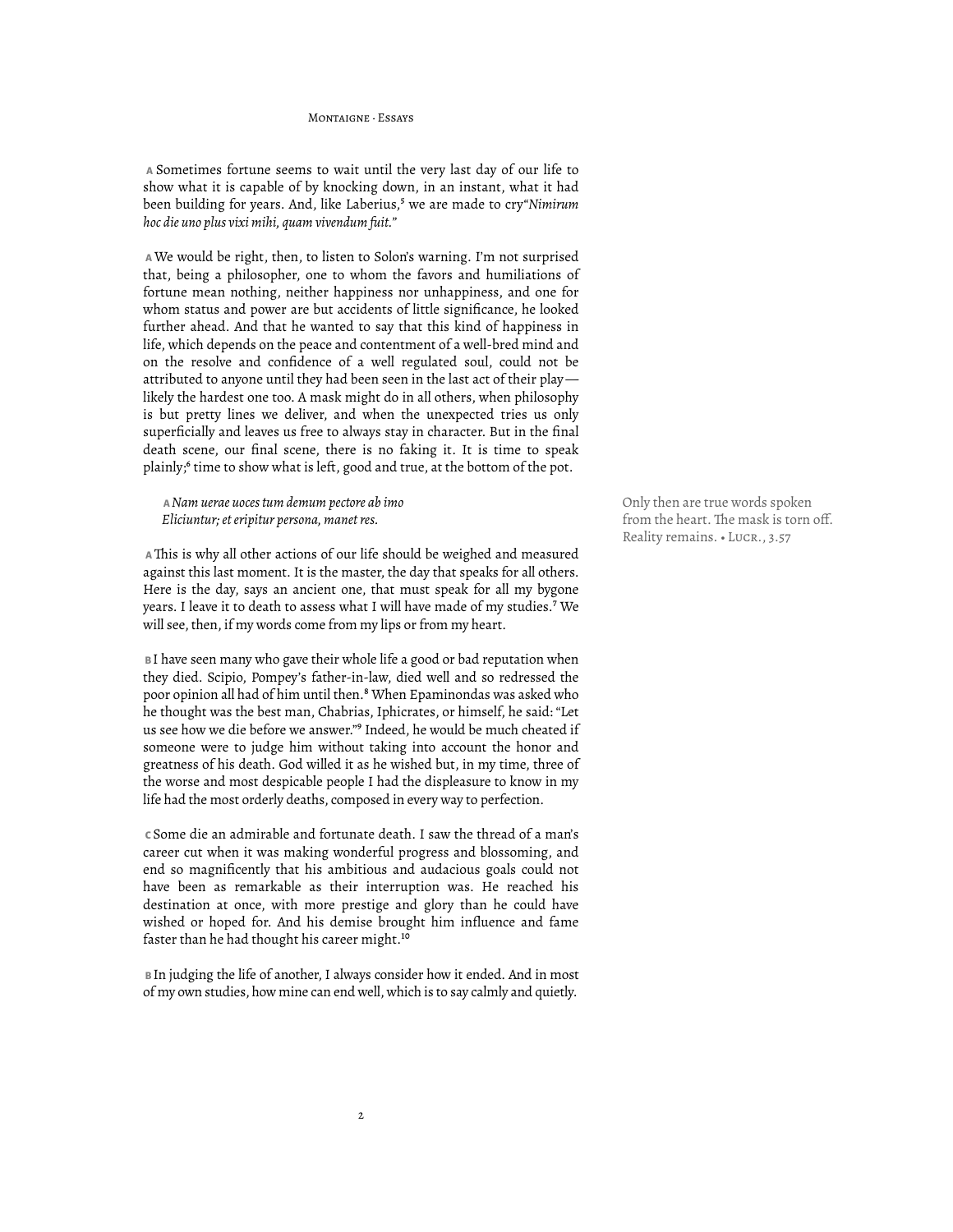### **NOTES**

- 1 Perseus, king of Macedonia some 150 years after Alexander the Great, died in captivity in Italy along with two of his three sons. His youngest, Alexander, survived and became a craftsman and a clerk.
- 2 Defeated by Timoleon in 344 BCE, Dionysius the Younger, ruler of Syracuse, lived the last year of his life in exile, in Corinth, where he became a public figure of sorts.
- 3 Pompey spent the last few months of his life running from Caesar. He tried, unsuccessfully, to convince Ptolemy XIII to help him. The pharaoh had him assassinated instead.
- 4 Mary, Queen of Scots, once the wife of Francis II of France, was executed in 1587. This is clear instance of a later addition, by Montaigne, to the original text likely composed in 1572.
- 5 Decimus Laberius, a Roman knight, who was made to appear on stage and thus, according to custom, lost his knighthood. He lamented that, in a single day, 60 years of honorable living had been undone.
- 6 Literally, "we must speak French" *(il faut parler François)*.
- 7 Seneca writes "I will leave Death determine what I have accomplished" *(quid profecerim morti crediturus sum).* In French, Montaigne wrote *l'essay du fruict de mes estudes* giving us a clue as to the origin and meaning of the title of his book. The theme of what is to be made of his studies is reintroduced at the very end of this chapter.
- 8 This is Metellus Scipio who fought on Pompey's side against Caesar and killed himself to avoid capture. When enemy soldiers came looking for him and, not knowing who he was, asked him where his commander was, he replied, as he died, "The commander is fine" *(imperator bene se habet)*.
- 9 In Plutarch: "Hard to say while we are alive." *(δύσκριτον ἕως ζῶμεν)*.
- 10 "is paragraph is generally understood to be a reference to Étienne de la Boétie. La Boétie was a poet, a writer, and a colleague and close friend of Montaigne's. He died, with Montaigne by his side, in 1563, about nine years after this essay is estimated to have been written.